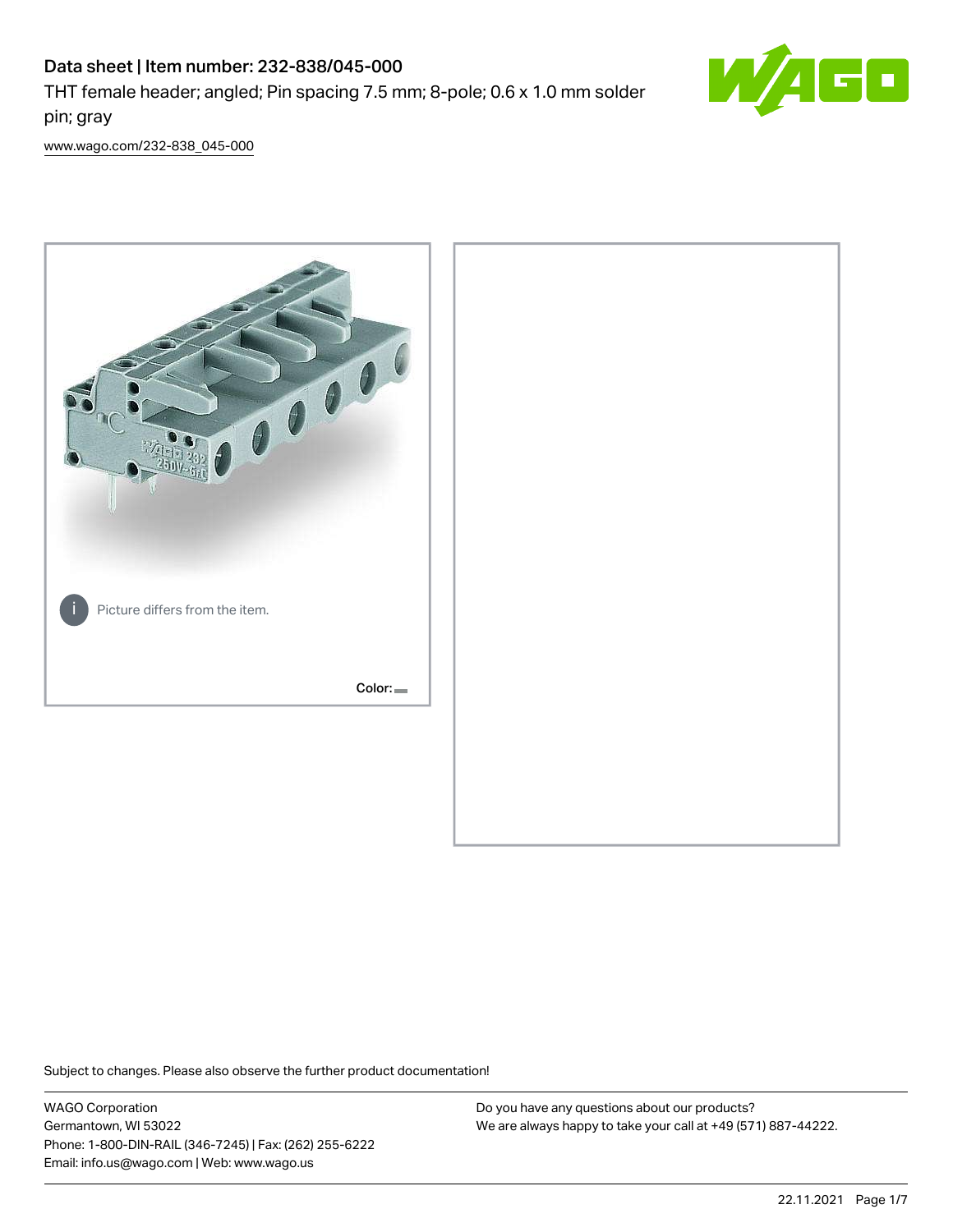

Dimensions in mm

L = (pole no. − 1) x pin spacing + 5 mm + 1.5 mm

2- to 3-pole female connectors – one latch only

#### Item description

- **H** Horizontal or vertical PCB mounting via straight or angled solder pins
- For board-to-board and board-to-wire connections
- Touch-proof PCB outputs  $\blacksquare$
- $\blacksquare$ Easy-to-identify PCB inputs and outputs
- $\blacksquare$ With coding fingers

Subject to changes. Please also observe the further product documentation! Data

WAGO Corporation Germantown, WI 53022 Phone: 1-800-DIN-RAIL (346-7245) | Fax: (262) 255-6222 Email: info.us@wago.com | Web: www.wago.us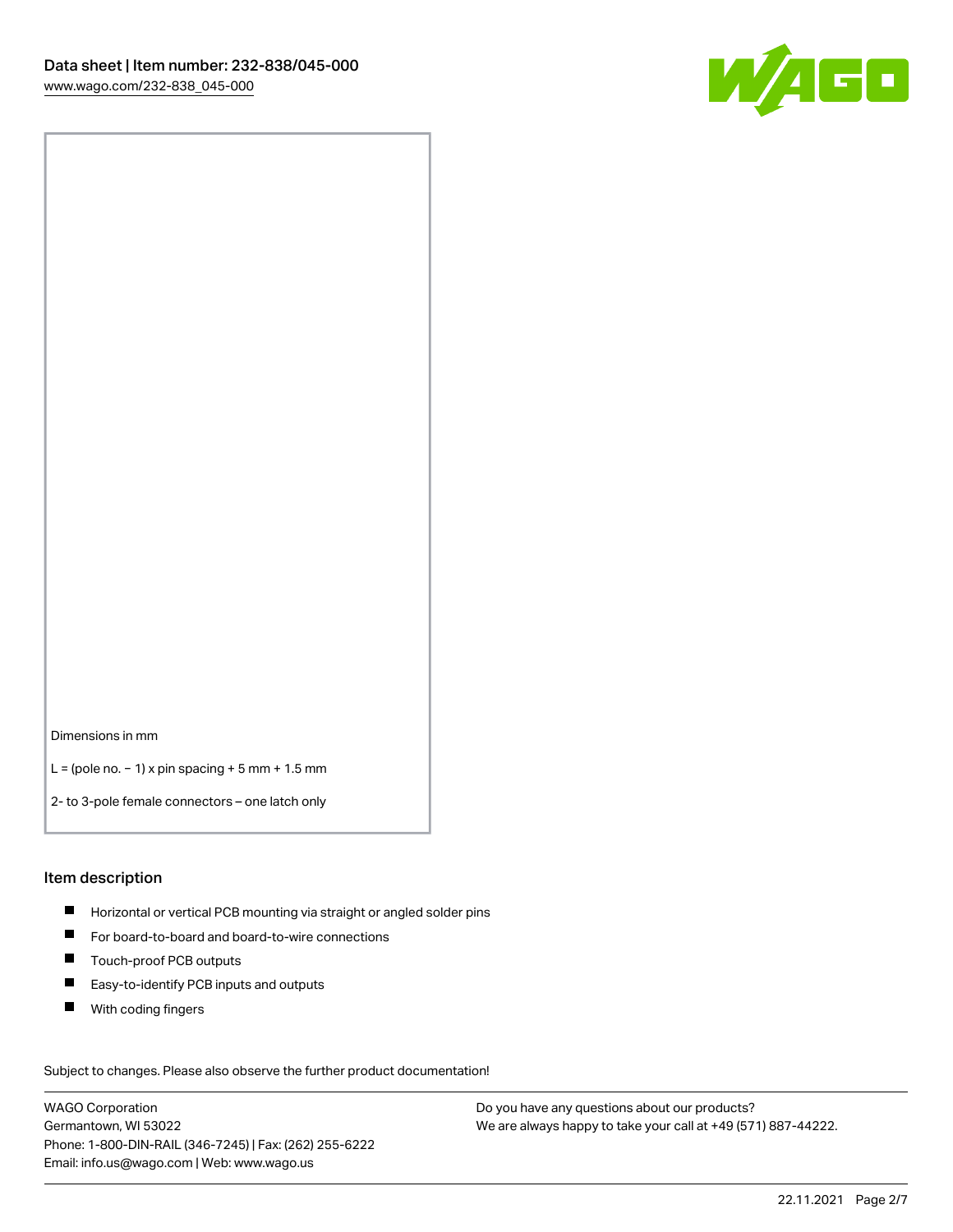

# Data Notes

| Safety information 1 | The <i>MCS - MULTI CONNECTION SYSTEM</i> includes connectors<br>without breaking capacity in accordance with DIN EN 61984. When<br>used as intended, these connectors must not be connected<br>/disconnected when live or under load. The circuit design should<br>ensure header pins, which can be touched, are not live when<br>unmated. |
|----------------------|--------------------------------------------------------------------------------------------------------------------------------------------------------------------------------------------------------------------------------------------------------------------------------------------------------------------------------------------|
| Variants:            | Other pole numbers<br>3.8 mm pin projection for male headers with straight solder pins<br>Gold-plated or partially gold-plated contact surfaces<br>Other versions (or variants) can be requested from WAGO Sales or<br>configured at https://configurator.wago.com/                                                                        |

# Electrical data

### IEC Approvals

| Ratings per                 | IEC/EN 60664-1                                                        |
|-----------------------------|-----------------------------------------------------------------------|
| Rated voltage (III / 3)     | 500 V                                                                 |
| Rated surge voltage (III/3) | 6 kV                                                                  |
| Rated voltage (III/2)       | 630 V                                                                 |
| Rated surge voltage (III/2) | 6 kV                                                                  |
| Nominal voltage (II/2)      | 1000 V                                                                |
| Rated surge voltage (II/2)  | 6 kV                                                                  |
| Rated current               | 12A                                                                   |
| Legend (ratings)            | $(III / 2)$ $\triangle$ Overvoltage category III / Pollution degree 2 |

# UL Approvals

| Approvals per                  | UL 1059 |
|--------------------------------|---------|
| Rated voltage UL (Use Group B) | 300 V   |
| Rated current UL (Use Group B) | 15 A    |
| Rated voltage UL (Use Group D) | 300 V   |
| Rated current UL (Use Group D) | 10 A    |

# Ratings per UL

| Rated voltage UL 1977 | 600 V |
|-----------------------|-------|
| Rated current UL 1977 |       |

Subject to changes. Please also observe the further product documentation!

| <b>WAGO Corporation</b>                                | Do you have any questions about our products?                 |
|--------------------------------------------------------|---------------------------------------------------------------|
| Germantown, WI 53022                                   | We are always happy to take your call at +49 (571) 887-44222. |
| Phone: 1-800-DIN-RAIL (346-7245)   Fax: (262) 255-6222 |                                                               |
| Email: info.us@wago.com   Web: www.wago.us             |                                                               |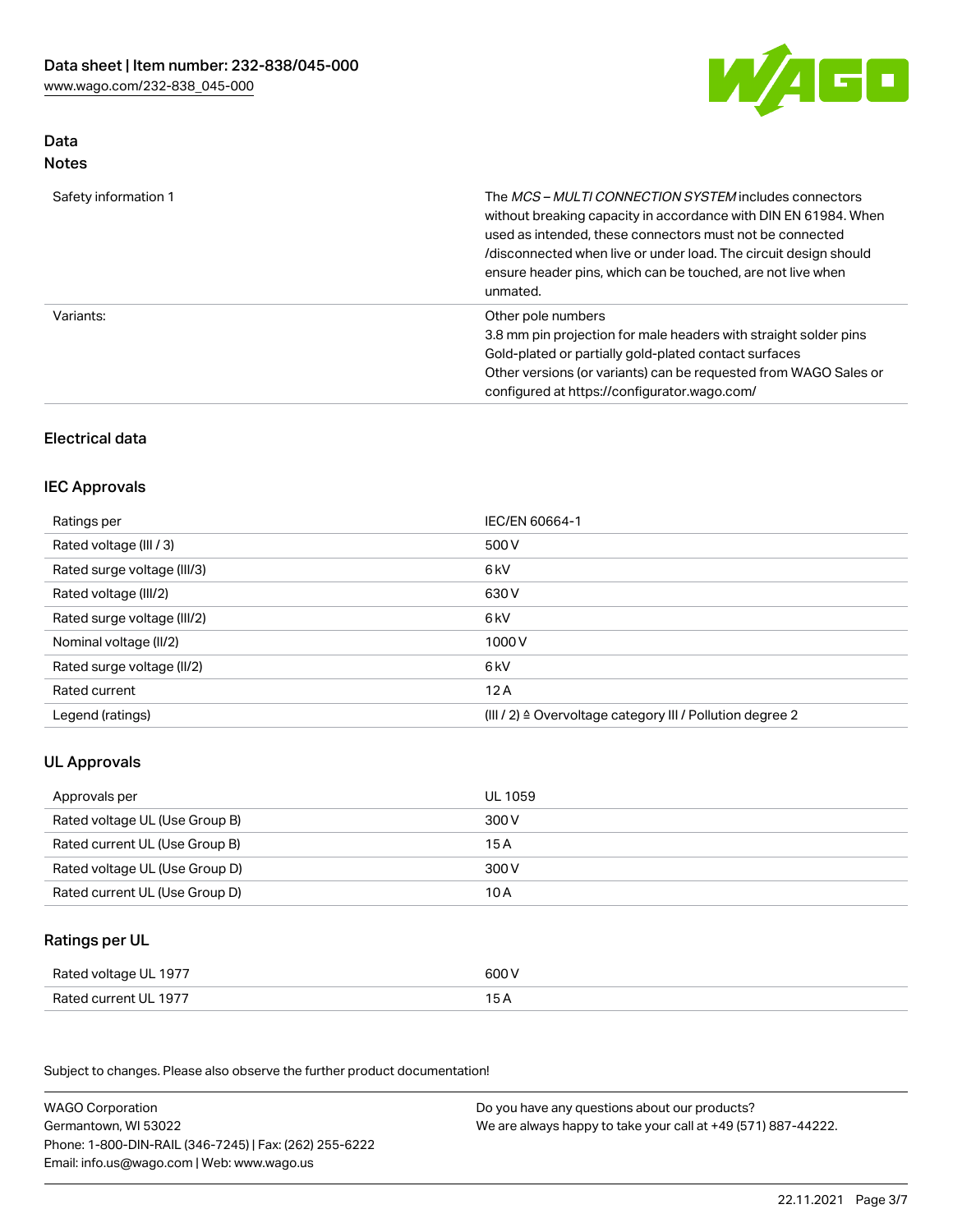

## CSA Approvals

| Approvals per                   | CSA   |
|---------------------------------|-------|
| Rated voltage CSA (Use Group B) | 300 V |
| Rated current CSA (Use Group B) | 15 A  |
| Rated voltage CSA (Use Group D) | 300 V |
| Rated current CSA (Use Group D) | 10 A  |

# Connection data

| Total number of potentials |  |
|----------------------------|--|
| Number of connection types |  |
| Number of levels           |  |

### Connection 1

| Number of poles |  |  |
|-----------------|--|--|
|-----------------|--|--|

# Physical data

| Pin spacing                          | 7.5 mm / 0.295 inch   |
|--------------------------------------|-----------------------|
| Width                                | 59 mm / 2.323 inch    |
| Height                               | 15.4 mm / 0.606 inch  |
| Height from the surface              | 11.6 mm / 0.457 inch  |
| Depth                                | 18.25 mm / 0.719 inch |
| Solder pin length                    | 3.8 <sub>mm</sub>     |
| Solder pin dimensions                | $0.6 \times 1$ mm     |
| Drilled hole diameter with tolerance | $1.3$ $(+0.1)$ mm     |

# Plug-in connection

| Contact type (pluggable connector) | Female header |
|------------------------------------|---------------|
| Connector (connection type)        | for PCB       |
| Mismating protection               | No            |
| Mating direction to the PCB        | 0°            |
| Locking of plug-in connection      | Without       |

### PCB contact

| PCB Contact            | тнт                                        |
|------------------------|--------------------------------------------|
| Solder pin arrangement | over the entire female connector (in-line) |

Subject to changes. Please also observe the further product documentation!

| <b>WAGO Corporation</b>                                | Do you have any questions about our products?                 |
|--------------------------------------------------------|---------------------------------------------------------------|
| Germantown, WI 53022                                   | We are always happy to take your call at +49 (571) 887-44222. |
| Phone: 1-800-DIN-RAIL (346-7245)   Fax: (262) 255-6222 |                                                               |
| Email: info.us@wago.com   Web: www.wago.us             |                                                               |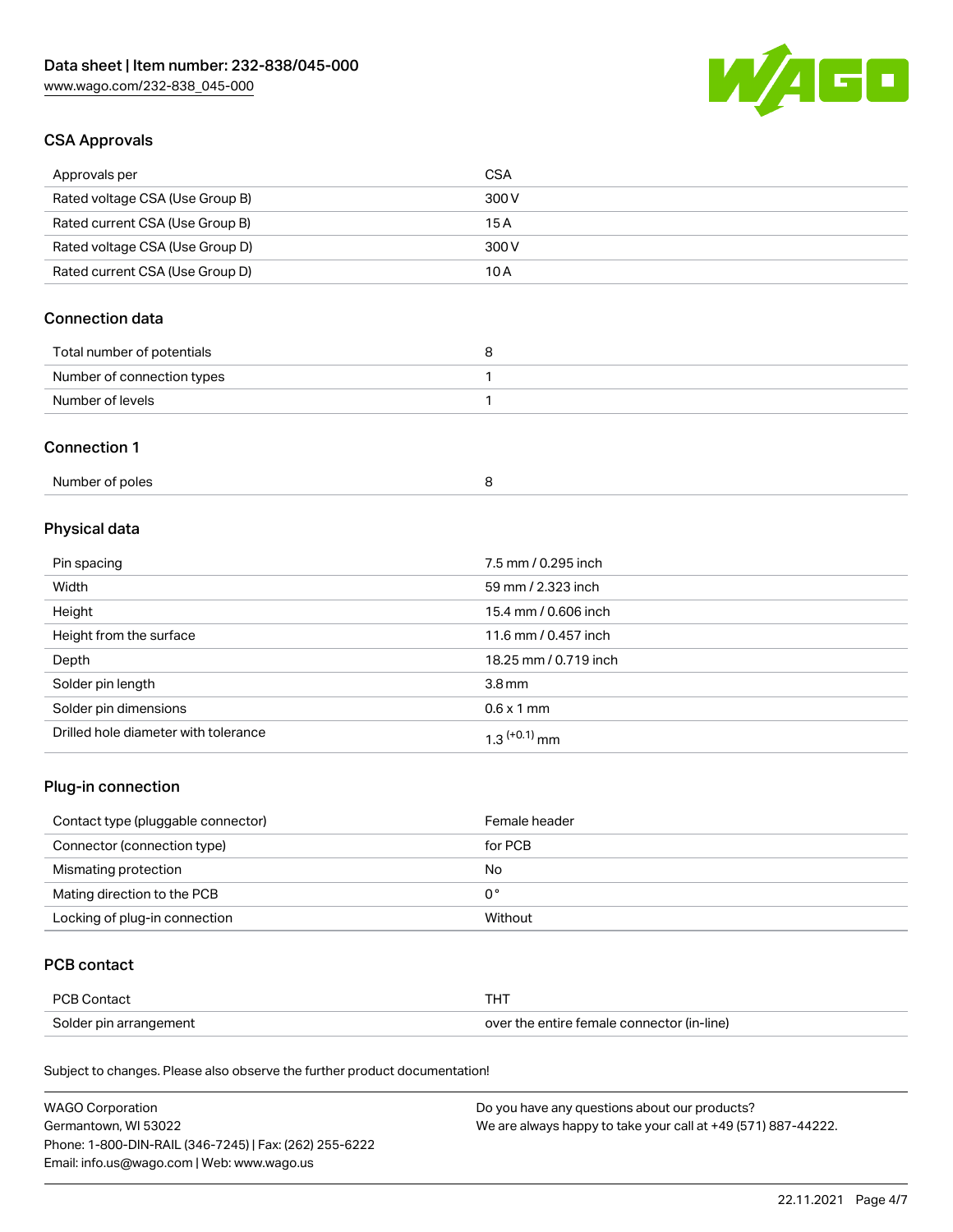

Number of solder pins per potential 1

#### Material data

| Color                       | gray             |
|-----------------------------|------------------|
| Material group              |                  |
| Insulation material         | Polyamide (PA66) |
| Flammability class per UL94 | V <sub>0</sub>   |
| Contact material            | Copper alloy     |
| Contact plating             | tin-plated       |
| Fire load                   | 0.173 MJ         |
| Weight                      | 8.8 g            |

### Environmental requirements

| Limit temperature range<br>$\blacksquare$ . The contract of the contract of the contract of the contract of the contract of the contract of the contract of the contract of the contract of the contract of the contract of the contract of the contract of the | $-60+85 °C$ |  |
|-----------------------------------------------------------------------------------------------------------------------------------------------------------------------------------------------------------------------------------------------------------------|-------------|--|
|-----------------------------------------------------------------------------------------------------------------------------------------------------------------------------------------------------------------------------------------------------------------|-------------|--|

## Commercial data

| Product Group         | 3 (Multi Conn. System) |
|-----------------------|------------------------|
| PU (SPU)              | 25 Stück               |
| Packaging type        | box                    |
| Country of origin     | DE                     |
| <b>GTIN</b>           | 4044918580137          |
| Customs tariff number | 8536694040             |

### Approvals / Certificates

#### UL-Approvals

| Logo                       | Approval                                    | <b>Additional Approval Text</b> | Certificate<br>name |
|----------------------------|---------------------------------------------|---------------------------------|---------------------|
| $\boldsymbol{\mathcal{A}}$ | <b>UR</b><br>Underwriters Laboratories Inc. | <b>UL 1059</b>                  | E45172              |
| Э                          | <b>UR</b><br>Underwriters Laboratories Inc. | <b>UL 1977</b>                  | E45171              |

Subject to changes. Please also observe the further product documentation!

WAGO Corporation Germantown, WI 53022 Phone: 1-800-DIN-RAIL (346-7245) | Fax: (262) 255-6222 Email: info.us@wago.com | Web: www.wago.us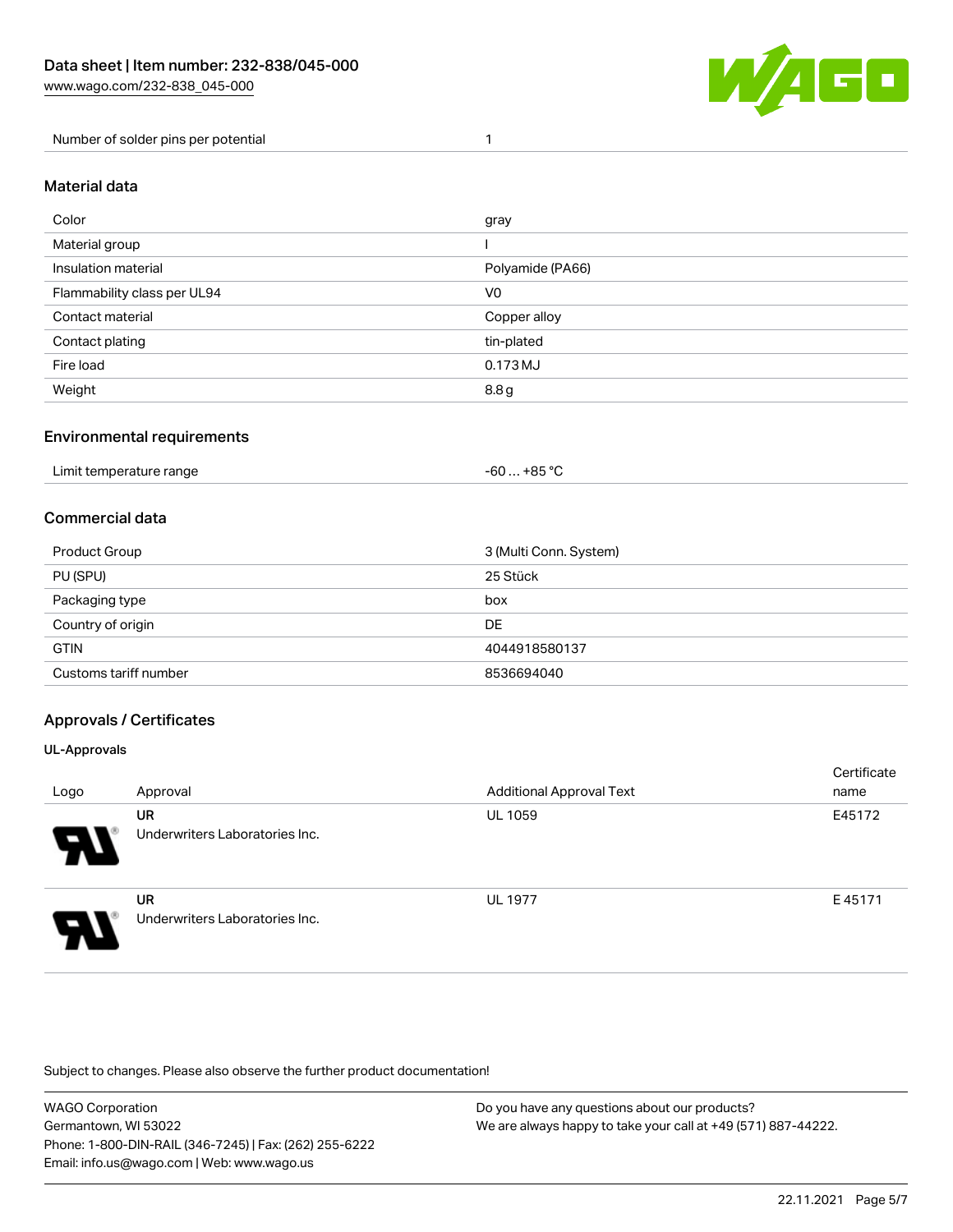

### **Counterpart**

Item no.731-608

1-conductor male connector; CAGE CLAMP®; 2.5 mm²; Pin spacing 7.5 mm; 8-pole; 2,50 mm²; gray [www.wago.com/731-608](https://www.wago.com/731-608)

#### Optional accessories

Testing accessories



| $\sim$ | Item no.: 210-136<br>Test plug; 2 mm Ø; with 500 mm cable | www.wago.com/210-136 |
|--------|-----------------------------------------------------------|----------------------|
|        | Item no.: 231-662                                         |                      |

Test plugs for female connectors; for 7.5 mm and 7.62 mm pin spacing; 2,50 mm²; light gray [www.wago.com/231-662](http://www.wago.com/231-662)

Downloads

## Documentation

| <b>Additional Information</b> |            |        |          |
|-------------------------------|------------|--------|----------|
| Technical explanations        | 2019 Apr 3 | pdf    | Download |
|                               |            | 2.0 MB |          |

### CAD files

#### PCB Design

| Symbol and Footprint 232-838/045-000                                                | URL | Download |
|-------------------------------------------------------------------------------------|-----|----------|
| CAx data for your PCB design, consisting of "schematic symbols and PCB footprints", |     |          |
| allow easy integration of the WAGO component into your development environment.     |     |          |

#### Supported formats:

- $\blacksquare$ Accel EDA 14 & 15
- $\blacksquare$ Altium 6 to current version
- Cadence Allegro
- $\blacksquare$ **DesignSpark**
- $\blacksquare$ Eagle Libraries
- $\blacksquare$ KiCad
- $\blacksquare$ Mentor Graphics BoardStation
- $\blacksquare$ Mentor Graphics Design Architect

Subject to changes. Please also observe the further product documentation!

WAGO Corporation Germantown, WI 53022 Phone: 1-800-DIN-RAIL (346-7245) | Fax: (262) 255-6222 Email: info.us@wago.com | Web: www.wago.us